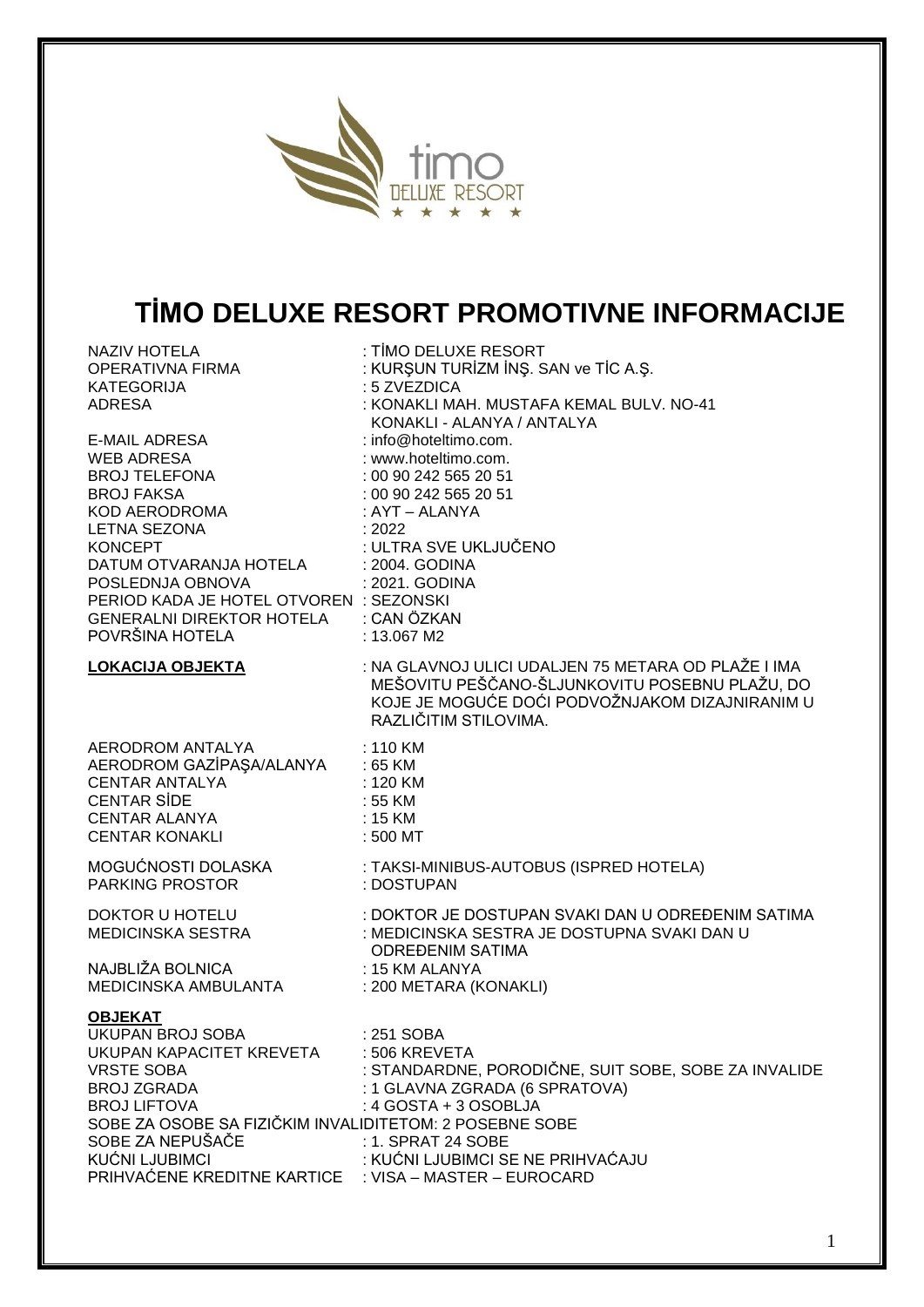| UREĐENJE BAŠTE<br><b>GOVORNI JEZICI</b>                                                                                                                                                                                                                                                                                                                                                                                                                                                                                                    | : BOTANIČKA PLAŽA I DOBRO ODRŽAVANA PLAŽA<br>: TURSKI-ENGLESKI-NEMAČKI-RUSKI                                                                                                                                                                                                                                                                                                                        |  |  |  |
|--------------------------------------------------------------------------------------------------------------------------------------------------------------------------------------------------------------------------------------------------------------------------------------------------------------------------------------------------------------------------------------------------------------------------------------------------------------------------------------------------------------------------------------------|-----------------------------------------------------------------------------------------------------------------------------------------------------------------------------------------------------------------------------------------------------------------------------------------------------------------------------------------------------------------------------------------------------|--|--|--|
| <b>MERE ZAŠTITE ŽIVOTNE SREDINE</b><br>OBJEKAT SA ZELENOM ZVEZDICOM<br>CENTRALNI SISTEM PROČIŠĆAVANJA (OPŠTINA)<br>ODVAJANJE SMEĆA<br>MERE ZAŠTITE OD BUKE<br>REDOVNE HIGIJENSKE KONTROLE (İSİS)<br>MERE UŠTEDE VODE I ENERGIJE (ISIS)<br>UPOTREBA HEMIKALIJA KOJE NE ŠTETE ŽIVOTNOJ SREDINI<br>MERE BEZBEDNOSTI I EKIPA                                                                                                                                                                                                                   |                                                                                                                                                                                                                                                                                                                                                                                                     |  |  |  |
| <b>SOBE</b><br>SOBE SU NAMEŠTENE U MODERNOM I KONFORNOM STILU.<br><b>STANDARDNE SOBE</b><br>PORODIČNE SOBE<br><b>SUIT SOBE</b><br><b>KING SUIT</b><br>SOBE ZA INVALIDE                                                                                                                                                                                                                                                                                                                                                                     | : 233<br>: 12<br>:3<br>: 1<br>: 2                                                                                                                                                                                                                                                                                                                                                                   |  |  |  |
| <b>KARAKTERISTIKE SOBE</b><br>M <sub>2</sub><br>MINIMALNO OSOBA/NOĆENJE<br>MAKSIMALNO OSOBA/NOĆENJE<br>SOBA SA DIREKTNIM POGLEDOM NA MORE:<br>SOBA SA POGLEDOM NA MORE SA BALKONA:<br>SOBE SA POGLEDOM NA ŠUMU<br><b>BALKON</b><br>WC / KADA<br>FEN ZA SUŠENJE KOSE<br>KLIMA (24 SATA)<br><b>DIREKTNI TELEFON</b><br>MUZIČKI KANAL NA TV-u<br><b>SATELITSKI TV</b><br><b>MINIBAR</b><br><b>KERAMIKA</b><br>SEF ZA ČUVANJE VREDNOSTI SERI SA NARODNOSTI NA SARADNO SERI ZA ČUVANJE VREDNOSTI<br>FOTELJA KOJA SE MOŽE PRETVORITI U KREVET: X | PORODIČNA SOBA<br>: STANDARDNA SOBA<br>35 M <sub>2</sub><br>55 M <sub>2</sub><br>$\mathbf{1}$<br>1<br>$3 + 1$<br>$4 + 1$<br>X<br>X<br>X<br>X<br>X<br>X<br>X (Neke sobe francuski balkon) X (Francuski balkon)<br>X (Tuš)<br>X<br>X<br>X.<br>X (CENTRALNO)<br>X (CENTRALNO)<br>X<br>X<br>Χ<br>X<br>X<br>X<br>X (C/in full, dnevna voda) X (C/in full, dnevna voda)<br>X<br>X<br>X (UZ NAPLATU )<br>X |  |  |  |
| <b>RESTORANI</b><br>1 - GLAVNI RESTORAN<br><b>KAPACITET</b>                                                                                                                                                                                                                                                                                                                                                                                                                                                                                | : KLIMATIZOVAN & NA OTVORENOM – deo za nepušače<br>: UNUTRA 350 OSOBA - VANI 170 OSOBA                                                                                                                                                                                                                                                                                                              |  |  |  |
| 2 – SNACK / POOL RESTORAN<br><b>KAPACITET</b>                                                                                                                                                                                                                                                                                                                                                                                                                                                                                              | : NA OTVORENOM<br>: VANI 175 OSOBA                                                                                                                                                                                                                                                                                                                                                                  |  |  |  |
|                                                                                                                                                                                                                                                                                                                                                                                                                                                                                                                                            | 3 - MEDITERRANIEAN A LA CARTE : NA OTVORENOM - 75 OSOBA (UZ NAPLATU)                                                                                                                                                                                                                                                                                                                                |  |  |  |
|                                                                                                                                                                                                                                                                                                                                                                                                                                                                                                                                            | 4 - OTTIMO A LA CARTE REST. : XLIMATIZOVAN - 45 OSOBA (ITALIJANSKI)                                                                                                                                                                                                                                                                                                                                 |  |  |  |
| RADNO VREME U ZAVISNOSTI OD VREMENSKIH USLOVA.)                                                                                                                                                                                                                                                                                                                                                                                                                                                                                            | (A LA CARTE RESTORANI RADE IZMEĐU 15.05.2022/15.10.2022. UPRAVA HOTELA MOŽE PROMENITI                                                                                                                                                                                                                                                                                                               |  |  |  |
| <b>DORUČAK</b><br><b>RUČAK</b><br>VEČERA                                                                                                                                                                                                                                                                                                                                                                                                                                                                                                   | : OTVORENI BUFE GLAVNI RESTORAN<br>: OTVORENI BUFE GLAVNI RESTORAN<br>: OTVORENI BUFE<br><b>GLAVNI RESTORAN</b>                                                                                                                                                                                                                                                                                     |  |  |  |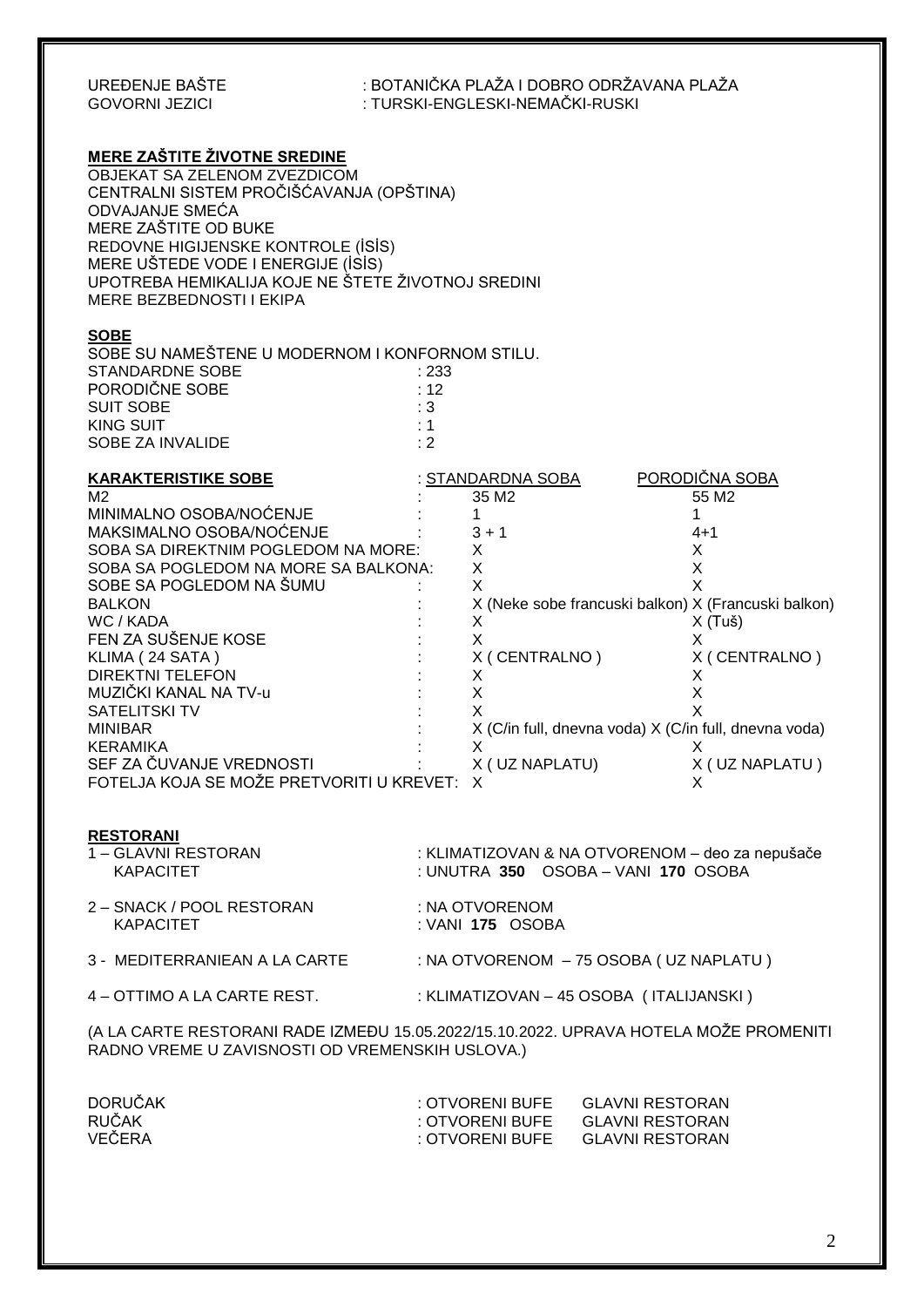#### **BAROVI ( SAMOPOSLUŽIVANJE )**

|  |  | 1- LOBI BAR |  |
|--|--|-------------|--|
|  |  |             |  |
|  |  |             |  |

- 2- BAR KOD BAZENA : VREME : 10.00 24.00 NA OTVORENOM
- 
- 
- 
- 
- : VREME : 10.00 18.00 NA OTVORENOM 4- SERVIS BAR : YREME : VREME USLUGE

: VREME : 10.00 - 24.00 KLIMATIZOVAN

- 5- PUB BAR : 22:00 10:00 KLIMATIZOVAN
- 6- DISKO BAR : VREME : 23:00 02:00 KLIMATIZOVAN

# **KONCEPT ULTRA SVE UKLJUČENO**

PIĆA : 24 SATA CELI LOKAL ALKOHOLNA I BEZALKOHOLNA PIĆA NAPICI, TOPLI NAPICI-PRIRODNI KONCENTROVANI VOĆNI SOKOVI – KONCEPT UKLJUČUJE UVOZNA ALKOHOLNA PIĆA (viski, malibu, bakardi, bejlis, kampari) : MINIBAR PUNJEN NA DAN DOLASKA I 1 VELIKA FLAŠA VODE (PO SOBI)

- JELA : 07.00 10.00 DORUČAK ŠVEDSKI STO . 10.00 – 10.30 KASNI DORUČAK : 11.30 – 16.30 SNACK BAR/POL BAR : 12.30 – 14.00 RUČAK U GLAVNOM RESTORANU : 17.00 – 18.00 CAFE-BREAK : 19.00 – 21.00 VEČERA ŠVEDSKI STO : 23.30 – 00.00 NOĆNA SUPA : 02:00 – 06:00 NOĆNI BIFE PLAĆENE USLUGE I AKTIVNOSTI : TURSKA KAFA FLAŠIRANA ALKOHILNA I BEZALKOHOLNA PIĆA SEF ZA ČUVANJE VREDNOSTI PRANJE VEŠA I PEGLANJE
	- TELEFON FAKS DOKTOR I ZDRAVSTVENE USLUGE TRŽNI CENTAR - RENT A CAR- VODENI SPORTOVI

# **TRŽNI CENTAR (UZ NAPLATU)**

BUTIK FRIZERSKI SALON MINI-MARKET FOTOGRAF

#### **AKTIVNOSTI**

| <b>TURSKO KUPATILO</b>       | : BESPLATNO                 |
|------------------------------|-----------------------------|
| SAUNA, PARNO KUPATILO        | : BESPLATNO                 |
| PILING, MASAŽA               | : UZ NAPLATU                |
| FITNESS SALA (SPORTSKA SALA) | : BESPLATNO                 |
| <b>BILIJAR</b>               | : UZ NAPLATU                |
| <b>PIKADO</b>                | : BESPLATNO                 |
| <b>STONI TENIS</b>           | : BESPLATNO (LOPTA I REKET) |
| <b>ODBOJKA NA PESKU</b>      | : BESPLATNO                 |
| <b>KOŠARKA</b>               | : BESPLATNO                 |
| PRANJE VEŠA                  | : UZ NAPLATU                |
| <b>UHTEPHET</b>              | : BESPLATNO                 |
|                              |                             |